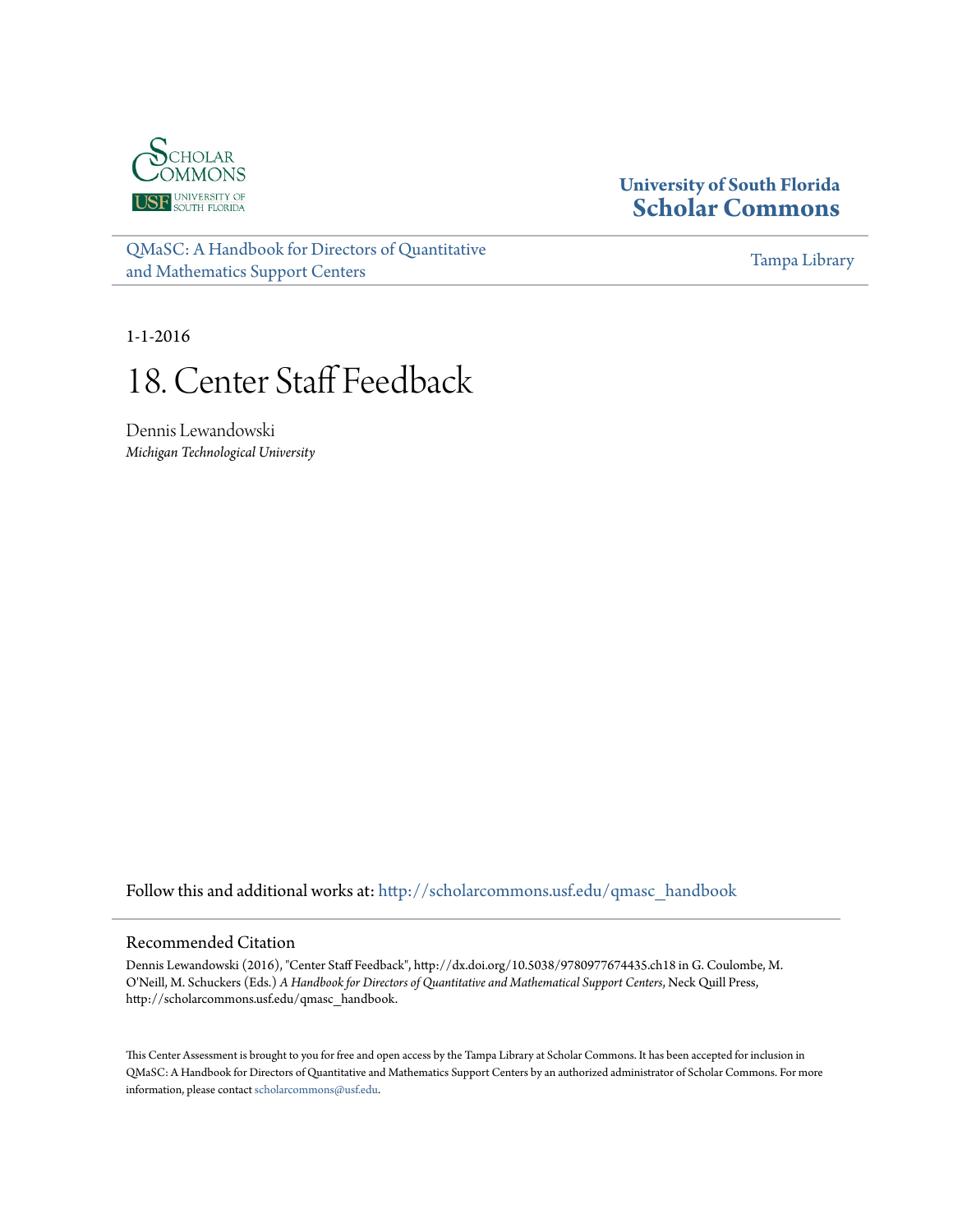# Center Staff Feedback

 c Dennis Lewandowski, Michigan Technological University

#### 1 Communication Between Director and Staff

#### Staff to Director Feedback

The tutors of the QMaSC have the most direct contact between the student-clients and the learning center organization. Thus they are in the position to understand what is working and what is not. It is important for the director of the center to have a system in place that can glean this information from the staff of the center. Three systems are commonly in use: regular written evaluations of the center's operations, open staff meetings where all aspects of the center are fair game for discussion, and a combination of the two.

With regular written evaluations, simple one-page, four-question forms of this type should be sufficient to encourage reflection upon the operations of the center:

- a What do you like best about the center?
- b What things about the center would you like to change?
- c What are the center's strengths?
- d What are the center's weaknesses?

The evaluations may be printed on paper or available online (e. g. as a Google form), and the evaluations may be collected on a regular basis (weekly or monthly) or once each semester (mid-semester assessment or end of semester). Since the QMaSC staff is commonly composed of

Suggested Citation: Dennis Lewandowski (2016), "Center Staff Feedback", [http://dx.doi.org/10.5038/](http://dx.doi.org/10.5038/9780977674435.ch18) [9780977674435.ch18](http://dx.doi.org/10.5038/9780977674435.ch18) in G. Coulombe, M. O'Neill, M. Schuckers (Eds.) A Handbook for Directors of Quantitative and Mathematical Support Centers, Neck Quill Press, [http://scholarcommons.usf.edu/qmasc\\_handbook](http://scholarcommons.usf.edu/qmasc_handbook).

This material is based upon work supported, in part, by the National Science Foundation under Grant DUE-1255945. Any opinions, findings, and conclusions or recommendations expressed in this material are those of the author(s) and do not necessarily reflect the views of the National Science Foundation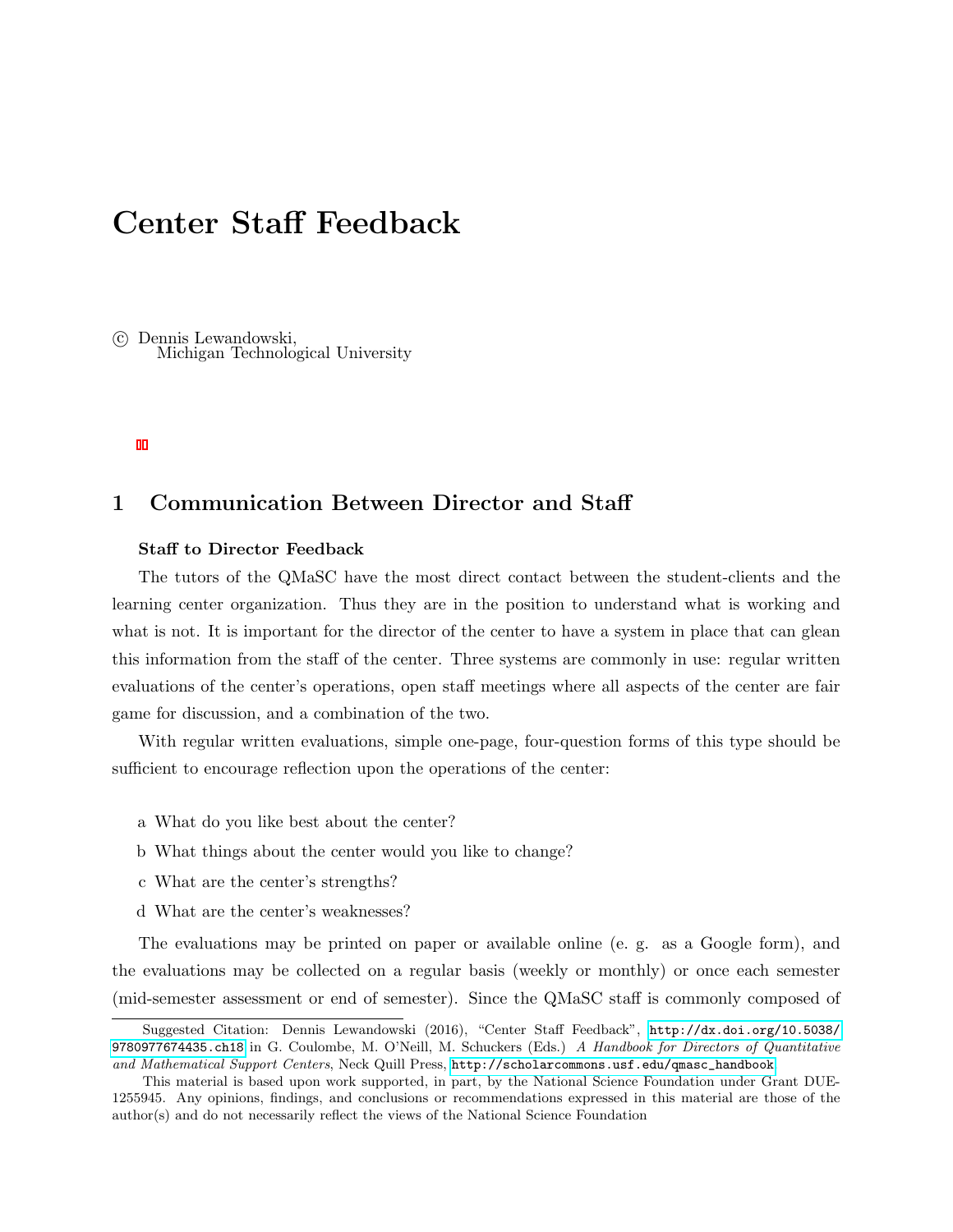students who have recently taken the course(s) being tutored, the composition of the staff changes quite often. It ordinarily takes eight weeks or so for new tutors to start feeling comfortable enough with processes to be able to offer feedback.

Open staff meetings where the entire staff of the center is present and can discuss everything openly can be useful both for identifying strengths and weaknesses of the center and for brainstorming solutions to issues. The director of the center must be able to accept all input and be open to discussion, and the director should be prepared to ask open questions that can lead to successful group problem solving. Obtaining staff input about solutions also helps increase the likelihood that the staff will take ownership of new procedures and policies.

If both written evaluations and open staff meeting are used as feedback mechanisms, the results of regular written evaluations can be used as the starting point of the staff meeting discussions, possibly improving the efficiency of the staff meeting. Additionally, staff members should be encouraged to speak privately to the director about any matter as it arises. These individual conversations can help identify topics to discuss at staff meetings, too.

#### Director to Staff Feedback

In an ideal world, the feedback from the center director to the staff would consist of an individual evaluation of each tutor's job performance. This is sometimes difficult because of several factors:

- The high turnover rate of tutors.
- The high turnover rate of student-clients.
- The lack of a consistent tutor-to-student pairing for more than one academic term
- The constraints on the learning center director's time that may make individual evaluation of each tutor's performance problematic at best.

However, at the very least, a director should be alert for indications of the quality of the tutors' work, such as comments, compliments, and complaints from student clients.

One feedback mechanism is the student-client evaluation of each individual tutor. This is a standard evaluation given near the end of the academic term that attempts to gauge the tutor's job performance. This type of evaluation is most helpful when the client has had a standing appointment with the same tutor throughout the academic term. It is less useful, but still appropriate, for a drop-in tutoring center. The director can use the results of these evaluations when judging the effectiveness of the tutors.

Ultimately, the QMaSC director must use the overall operation of the center as the best feedback tool to and from the staff. The number of visits to the center is the best gauge of center operations. If the number of visits rises from one term to the next, it is a strong indication that students are satisfied with the services they have received and that the center is a welcoming place.